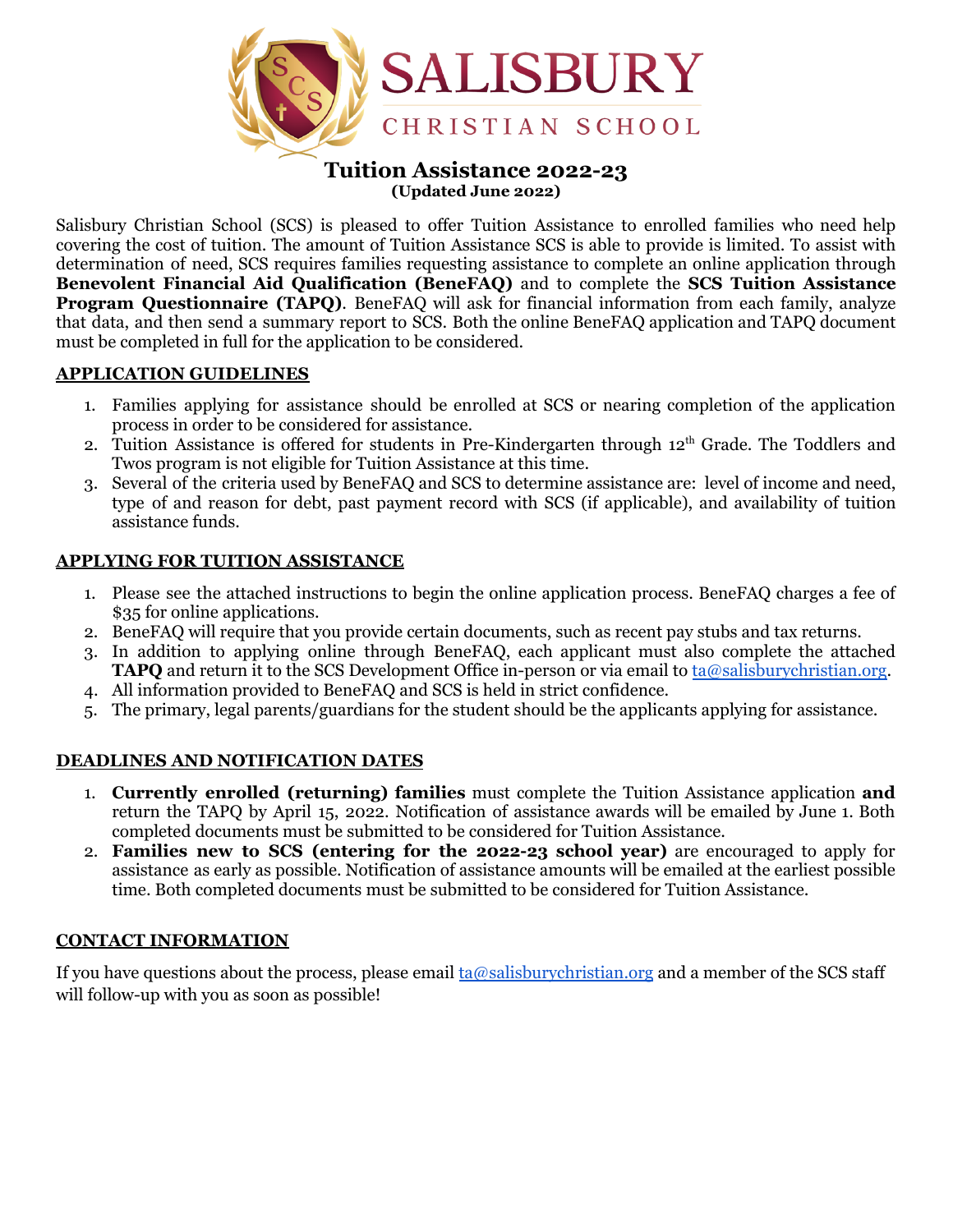# **Instructions for Completing the Online Benevolent Financial Aid Qualification (BeneFAQ) Tuition Assistance Application**

# **SCS Code - 60661**

To apply for tuition assistance for the upcoming school year, here is an outline of the steps you will need to fill out your confidential financial application through BeneFAQ. Our school number is **60661**. Follow the directions below.

**Step 1:** Navigate to www.benefaq.com and create a new account if you do not yet have one in the new BeneFAQ system. *\*Your former login credentials with CFS will not work on the new site. You will need to create a new account with BeneFAQ.*

**Step 2:** Once you are at the site, select the "Parent Login" button from the upper right.

**Step 3:** Create an account, entering all the information requested and click register which will sign you in for the first time (returning users can then sign in using the sign in section on the left).

**Step 4:** Click the APPLY button.

**Step 5:** Enter the correct application year, enter your school number in the search window or begin typing our school name and select it when it appears. Several schools have similar names, so please make sure you are selecting our school.

- Proceed to enter your credit card information and click the button "Pay and Create App" to proceed.
- Your credit card will be charged \$35. The charge will come through as SchoolRIGHT or BeneFAQ.
- Once you pay, your application will be available to begin entering information.

**Step 6:** Read all instructions on each page.

- On the left are listed all the sections of the application that you will be completing.
- When a page is completed, that section of the left-hand menu will be indicated with the color green. Sections in gray have not been completed.
- If you exit and return later, simply find the next section you need to complete and continue from there. Click "Save and Continue" at the bottom of each page to proceed to the next page.

**Step** 7: The application is predominantly constructed in an "interview" style. Complete the application and DO NOT SKIP any questions.

**Step 8:** At the end of the application, once you have reviewed your entries and click "Submit App & Proceed" you will be asked to upload specific information based on the way you completed your application.

- Click the checkbox to upload that document. YOU CANNOT SELECT MORE THAN ONE file at a time to upload. Please use the "Add" button under Pay Stubs to add additional pay stubs and the "Additional Documents" section for other items requested.
- If you are not able to upload your tax returns in one complete document, please us "Additional" Documents" to add the pages.
- If you need to send numerous single pages for some reason, please reach out to BeneFAQ and they will provide instructions to do so.
- Benefact will begin verifying your application once they begin receiving documents from you.
- BeneFAQ will message you through the inline messaging system if they need further clarification on anything. Please use this system to respond to those inquiries.

Note: We advise that you whitelist the benefaq.com domain (set it as an approved sender in your email *settings) so that emails from any address at [benefaq.com](http://benefaq.com/) do not land in spam.*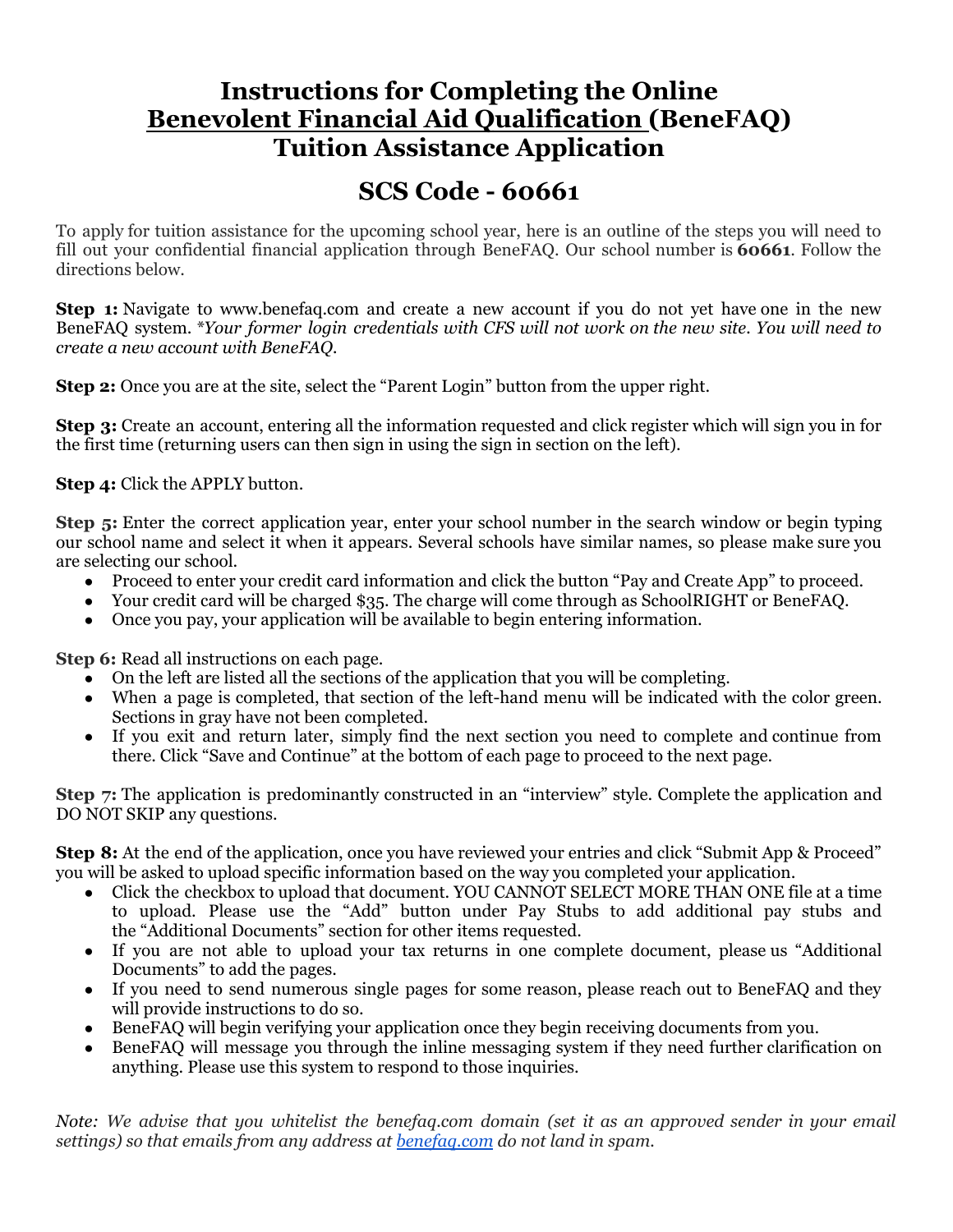# **If you have questions while using the BeneFAQ System:**

- Within BeneFAQ, please click the Questions/Clarifications link on the upper right-hand side of the page and write your question. This will send a note to BeneFAQ and they will respond in as timely a manner as possible. In some cases it may take up to 24 hours to receive a response. They are closed on weekends and holidays.
- When they respond, you will receive an email indicating that a message awaits for you in your account. A number indicator will appear next to the Messages link on your dashboard showing that you have an unread message. Click "Messages" to see the message.
- **If you have any issues with the messaging, you can email help@benefaq.com**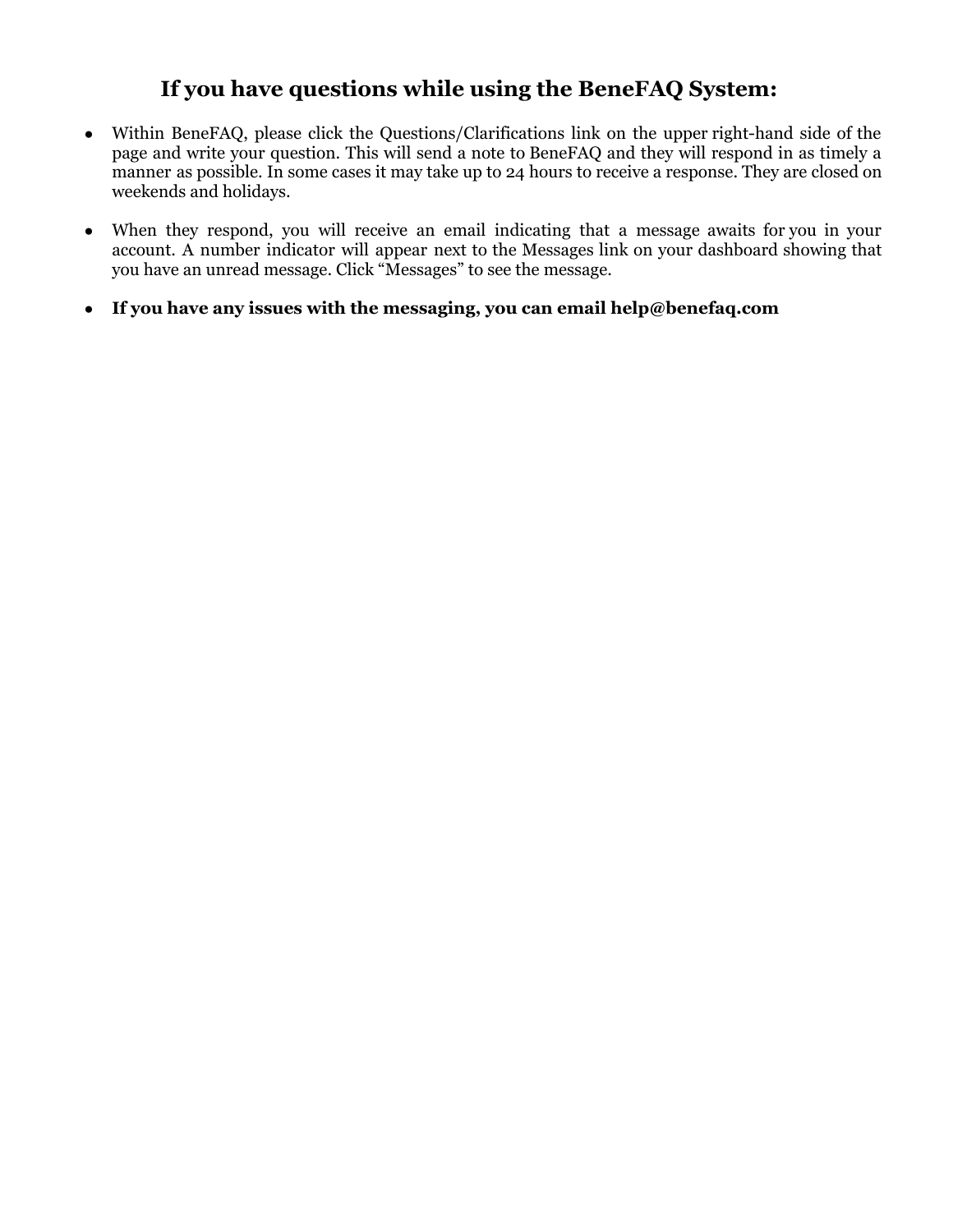

**This form must be completed in its entirety and returned to the SCS Development Office in order for your application for assistance to be considered.**

| (DUE BY APRIL 15, 2022 FOR RETURNING FAMILIES OR WITHIN 2 WEEKS OF COMPLETED<br><b>BENEFAQ TUITION ASSISTANCE APPLICATION FOR NEW FAMILIES)</b> |                                                                                                                                                                             |  |  |  |  |
|-------------------------------------------------------------------------------------------------------------------------------------------------|-----------------------------------------------------------------------------------------------------------------------------------------------------------------------------|--|--|--|--|
|                                                                                                                                                 |                                                                                                                                                                             |  |  |  |  |
|                                                                                                                                                 |                                                                                                                                                                             |  |  |  |  |
|                                                                                                                                                 | (If more space is required to answer the question, please utilize additional paper.)                                                                                        |  |  |  |  |
|                                                                                                                                                 | 1. Please write a brief description of your current situation that may help the Finance Committee better<br>understand your need for assistance.                            |  |  |  |  |
|                                                                                                                                                 | 2. If there are extenuating circumstances regarding your Tuition Assistance application, please explain and<br>describe how long you believe these circumstances will last. |  |  |  |  |
|                                                                                                                                                 | 3. Do you have other possible sources of assistance (such as family members, trust funds, church assistance<br>programs, etc.)?                                             |  |  |  |  |
|                                                                                                                                                 |                                                                                                                                                                             |  |  |  |  |
|                                                                                                                                                 | 4. If your family is a 2-adult household, are both adults employed? If not, please explain.                                                                                 |  |  |  |  |
| 5.                                                                                                                                              | Are both parents/guardians of the student contributing to this child's educational expenses? If not, please<br>explain.                                                     |  |  |  |  |